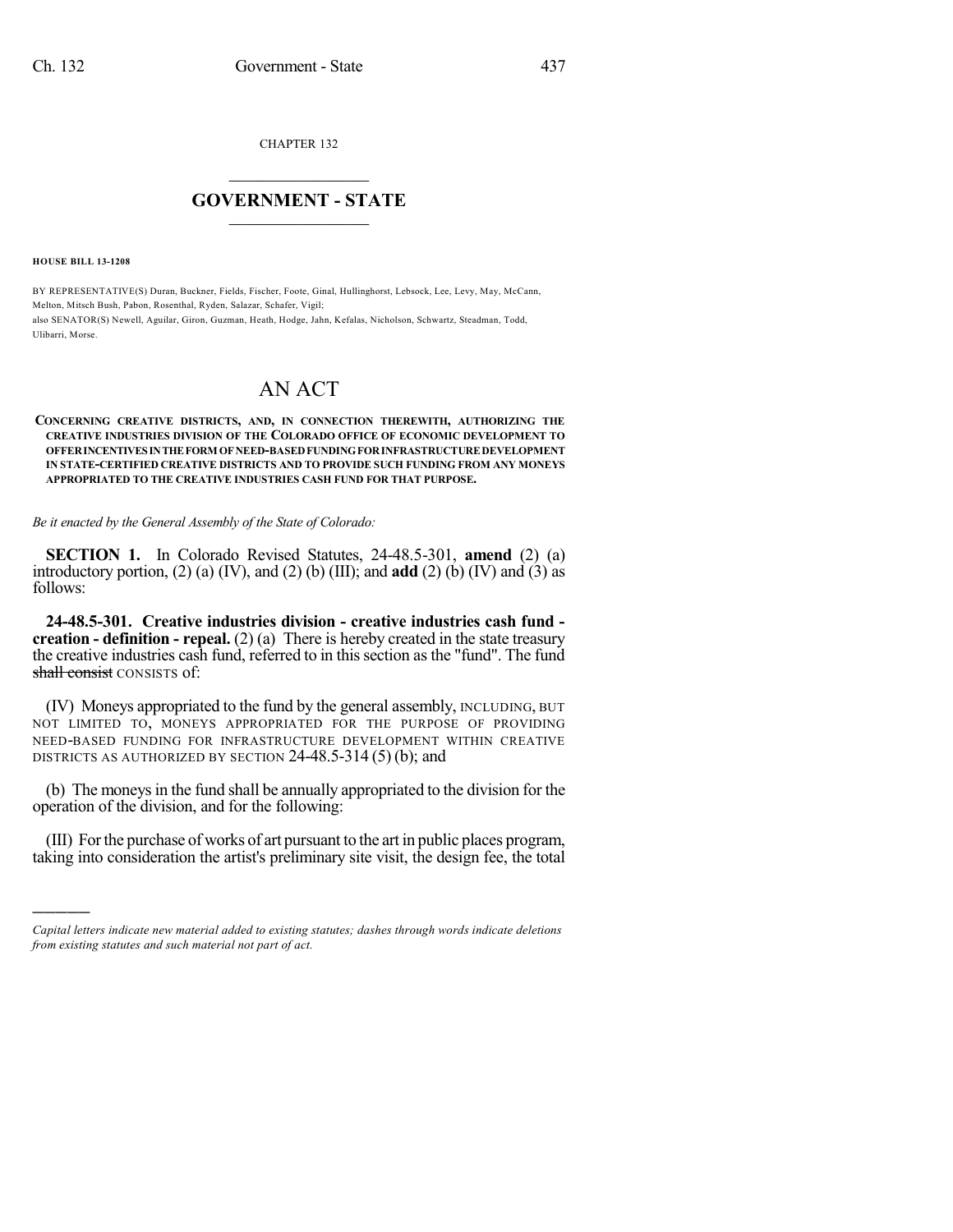costs of construction and installation of the work of art, jury expenses, and program administration in compliance with the provisions of section  $2\overline{4}$ -48.5-312 (6); AND

(IV) FOR NEED-BASED FUNDING FOR INFRASTRUCTURE DEVELOPMENT IN CREATIVE DISTRICTS AS AUTHORIZED BY SECTION 24-48.5-314 (5) (b), TO THE EXTENT THAT THE GENERAL ASSEMBLY APPROPRIATES MONEYS TO THE FUND FOR THAT PURPOSE.

(3) AS USED IN THIS PART 3, "INFRASTRUCTURE DEVELOPMENT" INCLUDES, BUT IS NOT LIMITED TO:

(a) INSTALLATION AND MAINTENANCE OF TEMPORARY AND PERMANENT ART IN PUBLIC SPACES;

(b) PROFESSIONAL SERVICES RELATED TO THE DEVELOPMENT OF A CREATIVE DISTRICT, INCLUDING STRATEGIC PLAN DEVELOPMENT AND ARCHITECTURAL, ENGINEERING, AND DESIGN SERVICES;

(c) SUPPORT OFNETWORKING,RESOURCE,AND PROFESSIONAL DEVELOPMENT AND BRANDING AND MARKETING SKILL DEVELOPMENT TRAINING; AND

(d) COMMUNITY ENGAGEMENT AND COALITION-BUILDING STRATEGIES.

**SECTION 2.** In Colorado Revised Statutes, 24-48.5-314, **amend** (5) (b) as follows:

**24-48.5-314. Creative districts - creation - certification - powers of coordinator and division - legislative declaration - definitions.** (5) (b) In addition to any powers explicitly granted to the division under this section, the division shall have such additional powers as are necessaryto carryout the purposes of this section. Where authorized by law, such powers may include offering incentives to state-certified creative districts to encourage business development, INCLUDING,BUT NOT LIMITED TO,INCENTIVES IN THE FORM OF NEED-BASED FUNDING FOR INFRASTRUCTURE DEVELOPMENT IN STATE-CERTIFIED CREATIVE DISTRICTS, exploring new incentives that are directly related to creative enterprises, facilitating local access to state economic development assistance, enhancing the visibility of state-certified creative districts, providing state-certified creative districts with technical assistance and planning aid, ensuring broad and equitable program benefits, and fostering a supportive climate for the arts and culture within the state; except that, notwithstanding any other provision of this section, a creative district created pursuant to this section shall not be eligible to receive any form of financial incentive that is derived from moneys allocated to the local government limited gaming impact fund created in section 12-47.1-1601 (1) (a), C.R.S., without the consent of the applicable eligible local governmental entity or entities, as defined in section  $12-47.1-1601(4)(b)$ , C.R.S., inside the territorial boundaries of which the creative district is located.